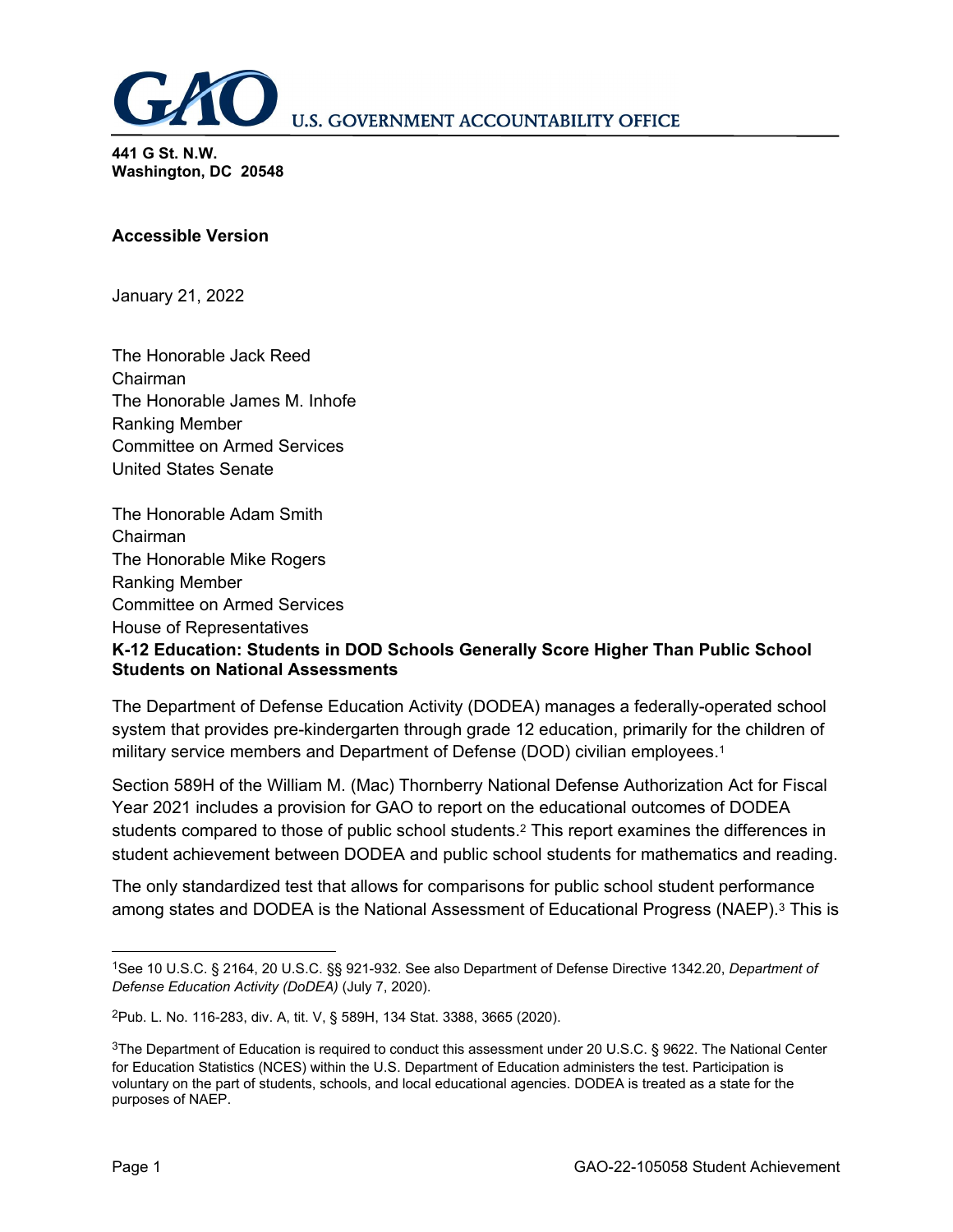a standards-based national test taken by a representative sample of students every other year in the fourth, eighth, and 12th grades. We analyzed NAEP data from the fourth and eighth grade to compare DODEA student test results to other states' mathematics and reading results. [4](#page-1-0) Because NCES does not report  $12<sup>th</sup>$  grade results at the state level, we could not include  $12<sup>th</sup>$ grade results in our analyses. We analyzed data from 2011, 2013, 201[5](#page-1-1), 2017, and 2019.<sup>5</sup> In addition, we compared test results for students with specific demographic characteristics, such as disability status and race and ethnicity, in DODEA schools to their public school counterparts.[6](#page-1-2) We spoke with Education officials who are knowledgeable about the data, and examined documentation about the data to assess its reliability, and we determined the data to be sufficiently reliable for the purposes of this work.

We conducted this performance audit from March 2021 to January 2022 in accordance with generally accepted government auditing standards. Those standards require that we plan and perform the audit to obtain sufficient, appropriate evidence to provide a reasonable basis for our findings and conclusions based on our audit objectives. We believe that the evidence obtained provides a reasonable basis for our findings and conclusions based on our audit objectives.

## Background

DODEA is responsible for planning, directing, coordinating, and managing educational programs on behalf of DOD. All dependent children of U.S. military and DOD civilian employees living on a military installation with a school are eligible to attend. In 2021, 159 schools were organized into three regions that served almost 70,000 students (see fig.1).[7](#page-1-3)

 $\overline{a}$ 

<span id="page-1-0"></span><sup>4</sup>The NAEP assessment is a sample so all estimates derived from it are subject to sampling error. Unless stated, all data comparisons are statistically significant. Because the design of NAEP used a probability procedure based on random selections, the sample is only one of a large number of samples that might have been drawn. Since each sample could have provided different estimates, a state could appear to have higher or lower scores than DODEA due only to the sampling and estimating process. To account for this uncertainty, we only identified a state estimate as differing from a DODEA estimate if the observed difference was "statistically significant," meaning the observed difference would be unlikely if DODEA and the state had the same underlying scores. We analyzed data on all 50 states and the District of Columbia. Throughout this report, we refer to the District of Columbia as a state.

<span id="page-1-1"></span><sup>5</sup>2019 is the most recent available data.

<span id="page-1-2"></span><sup>6</sup>We did not include students who receive free-and-reduced-price lunches, as DODEA does not report that information to NCES.

<span id="page-1-3"></span><sup>7</sup>These numbers do not reflect DODEA's virtual high school.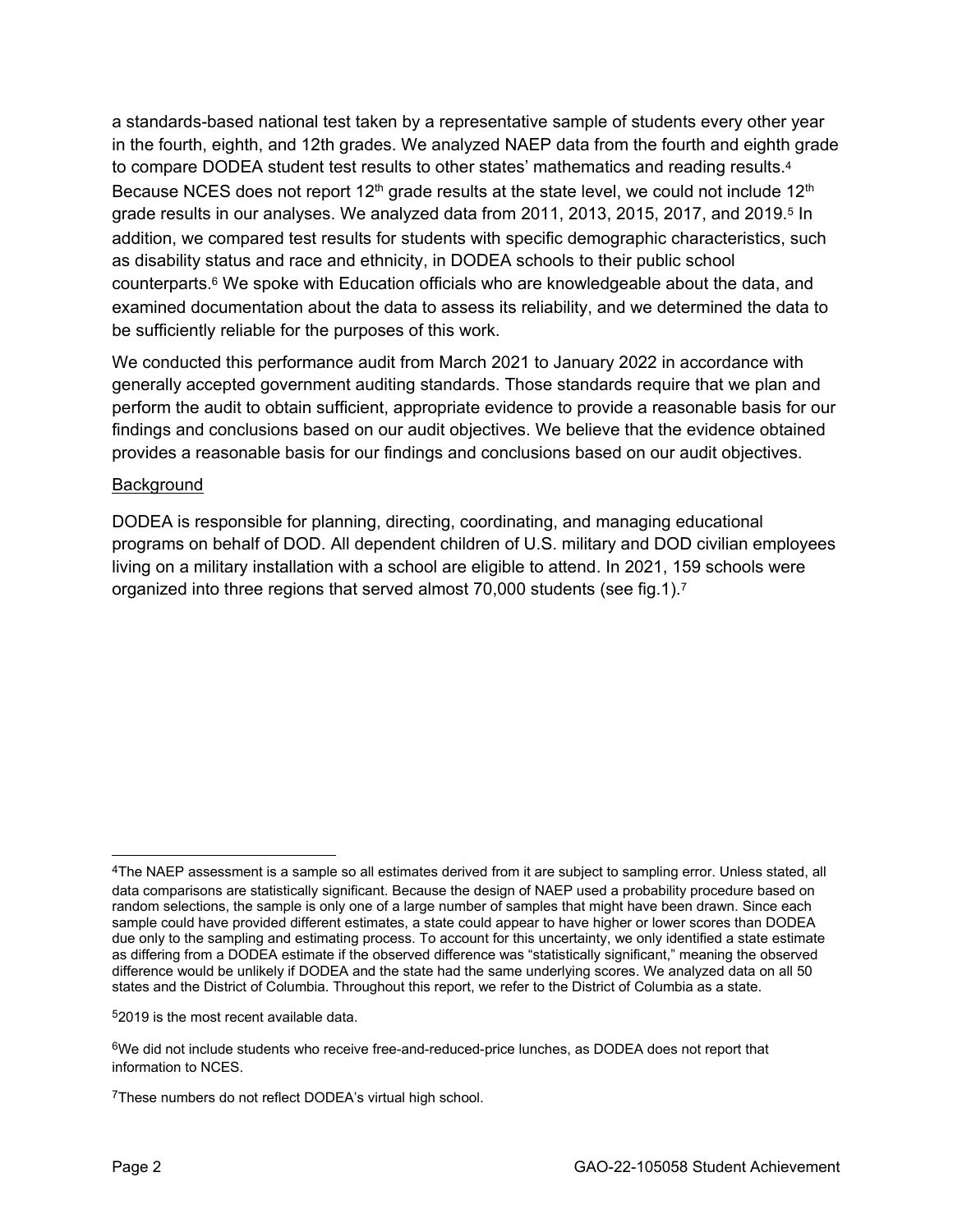

# **Figure 1: DODEA School and Student Locations, 2021**

Since 1969, the NAEP has measured the academic achievement of students in the United States. These assessments are given to students in the fourth, eighth, and 12th grades on a number of subjects. Mathematics and reading are two of the most frequently assessed subjects across the three grade levels. The same assessments are administered in every state, and results are reported for both the aggregate and sub-groups of students (categorized by race and ethnicity, disability status, etc.), making it the largest nationally representative and continuing assessment of American students' knowledge. Results are reported nationally as average scores and as percentages of students reaching basic, proficient, and advanced achievement levels. In addition, fourth and eighth grade reading and mathematics results are reported by state.

## **DODEA Students Generally Earn among the Highest Scores Nationwide on the NAEP for Fourth and Eighth Grade Reading and Mathematics**

Over the past decade, DODEA students in the fourth and eighth grades have generally received among the highest assessment scores nationwide in mathematics and reading, according to our analysis of NAEP data. For example, in 2019, DODEA's average scores for the fourth grade mathematics and reading assessments were higher than 98 percent and 100 percent of states, respectively (see table 1). When less than 50 percent of states had lower scores than DODEA,

Source: GAO presentation of general locations of DOD schools, Map Resources (map). | GAO-22-105058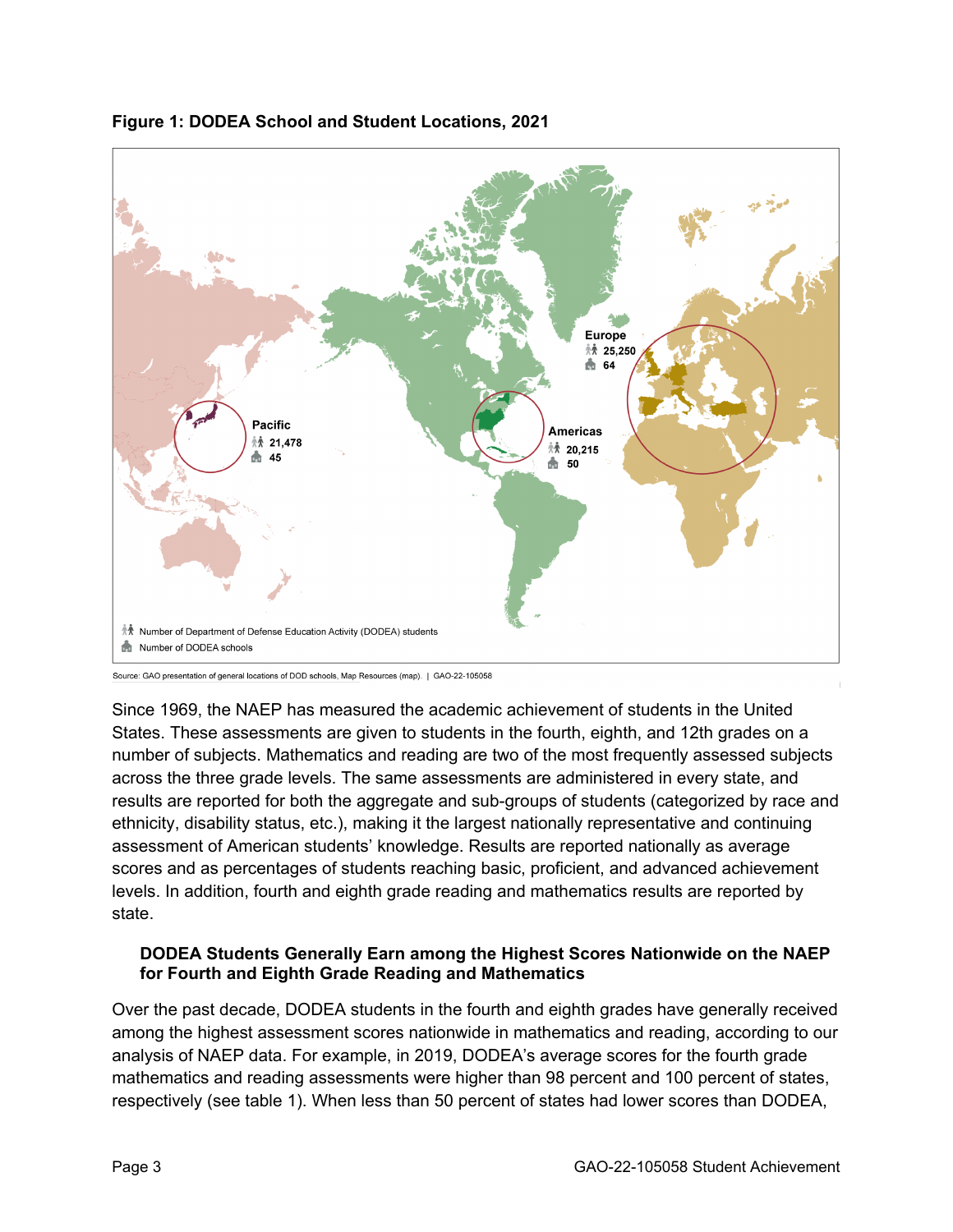it is most often because at least one-half of other states had a score that was not statistically different from DODEA. Please see enclosure 1 for data from 2011 through 2017.

### **Table 1: Percent of States with Lower Scores Than the Department of Defense Education Activity on the National Assessment of Educational Progress (NAEP) For Various Student Groups in Grades Four and Eight, Mathematics and Reading, 2019**

| Categories of students             |                      |                             |                         |                                |
|------------------------------------|----------------------|-----------------------------|-------------------------|--------------------------------|
|                                    | Fourth grade<br>math | <b>Eighth grade</b><br>math | Fourth grade<br>reading | <b>Eighth grade</b><br>reading |
| All students                       | 98                   | 94                          | 100                     | 100                            |
| English learners                   | 98                   | 96                          | 100                     | 98                             |
| <b>Students with Disabilities</b>  | 98                   | 92                          | 98                      | 100                            |
| White, non-Hispanic                | 73                   | 82                          | 90                      | 98                             |
| African American, non-<br>Hispanic | 96                   | 96                          | 98                      | 98                             |
| Hispanic, of any race              | 98                   | 94                          | 98                      | 98                             |
| Asian, non-Hispanic                | 14                   | 14                          | 22                      | 20                             |
| American Indian/Alaskan<br>Native  | $\blacksquare$       | $11*$                       |                         |                                |
| Multi-racial, non-Hispanic         | $70*$                | $64*$                       | $74*$                   | $94*$                          |

Legend: "\*" indicates from 46 to 50 states had data available for comparison to DODEA. A "-" indicates fewer than 46 states had high enough populations of specific student groups to compare to DODEA.

Source: GAO analysis of National Assessment of Educational Progress data. | GAO-22-105058

Notes: The Department of Defense Education Activity (DODEA) operates 160 schools for pre-kindergarten through 12th grade students living on military installations around the world. DODEA is considered a state for the purposes of NAEP. When less than 50 percent of states had lower scores than DODEA, it is most often because at least one-half of other states had a score that was not statistically different from DODEA. We did not include results when fewer than 46 states (90 percent) had reportable data. We also reviewed data for Native Hawaiian/Pacific Islander students, but fewer than 46 states had high enough populations of these students to compare to DODEA.

DODEA also generally had a higher percentage of students scoring at or above proficient on the fourth and eighth grade mathematics and reading assessments, compared to other states. For example, in 2019, the percentages of states with a lower percentage of students scoring at or above proficient on the fourth grade mathematics and reading assessments were 98 percent and 100 percent respectively (see table 2). When less than 50 percent of states had lower percentages of students scoring at or above proficient than DODEA, it is most often because at least one-half of other states had percentages of students scoring at or above proficient that were not statistically different from DODEA. Please see enclosure 1 for data from 2011 through 2017.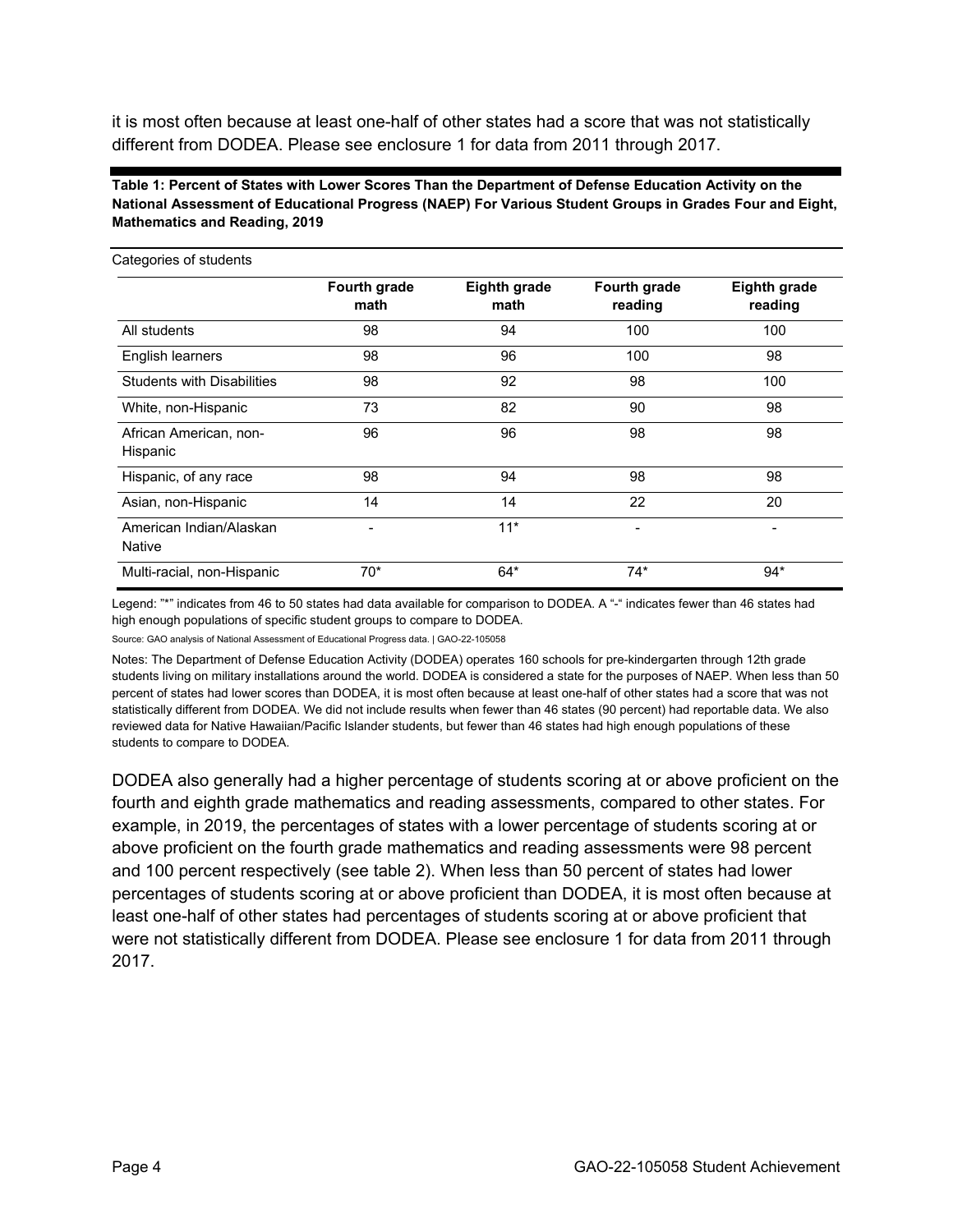**Table 2: Percent of States with a Lower Percentage of Students Scoring at or Above Proficient Than Department of Defense Education Activity on the National Assessment of Educational Progress (NAEP) For Various Student Groups in Grades Four and Eight, Mathematics and Reading, 2019**

| Categories of students             |                      |                             |                         |                                |
|------------------------------------|----------------------|-----------------------------|-------------------------|--------------------------------|
|                                    | Fourth grade<br>math | <b>Eighth grade</b><br>math | Fourth grade<br>reading | <b>Eighth grade</b><br>reading |
| All students                       | 98                   | 80                          | 100                     | 100                            |
| English learners                   | $92*$                | -                           | $90*$                   |                                |
| Students with disabilities         | 92                   | $34*$                       | 88                      | $76*$                          |
| White, non-Hispanic                | 75                   | 67                          | 90                      | 98                             |
| African American, non-<br>Hispanic | 86*                  | $53*$                       | $90*$                   | $83*$                          |
| Hispanic, of any race              | 96                   | 88                          | 96                      | 96                             |
| Asian, non-Hispanic                | 10                   | 10                          | $22*$                   | 24                             |
| Multi-racial, non-Hispanic         | $68*$                | $38*$                       | 48*                     | $80*$                          |

Legend: "\*" indicates from 46 to 50 states had data available for comparison to DODEA. A "-" indicates fewer than 46 states had high enough populations of these students to compare to DODEA.

Source: GAO analysis of National Assessment of Educational Progress data. | GAO-22-105058

Notes: The Department of Defense Education Activity (DODEA) operates 160 schools for pre-kindergarten through 12th grade students living on military installations around the world. DODEA is considered a state for the purposes of NAEP. Proficiency levels are based on scores established by the National Center of Education Statistics. When less than 50 percent of states had lower percentages of students scoring at or above proficient than DODEA, it is most often because at least one-half of other states had percentages of students scoring at or above proficient that were not statistically different from DODEA. We did not include results when fewer than 46 states (90 percent) had reportable data. We also reviewed data for Native Hawaiian/Pacific Islander and American Indian/Alaskan Native students, but fewer than 46 states had high enough populations of these students to compare to DODEA.

## **Agency Comments**

We provided a draft of this report to the Department of Defense for review and comment. The Department of Defense had no comments. We also provided a draft to the Department of Education for technical review. We received technical suggestions from the Department of Education, which we incorporated as appropriate.

We are sending copies of this report to the appropriate congressional committees, the Secretary of Defense, the Secretary of Education, and other interested parties. In addition, the report will be available at no charge on the GAO website at [http://www.gao.gov](http://www.gao.gov/).

-----

If you or your staff have any questions about this report, please contact me at (617) 788-0580 or [nowickij@gao.gov.](mailto:nowickij@gao.gov) Contact points for our Offices of Congressional Relations and Public Affairs may be found on the last page of this report. GAO staff who made key contributions to this report include Sara Schibanoff Kelly (Assistant Director), Mindy Bowman (Analyst in Charge), and Kelsey Kreider. Additional assistance was provided by Susan Aschoff, John Mingus, Mimi Nguyen, James Rebbe, Monica Savoy, Brian Schwartz, and Kathleen van Gelder.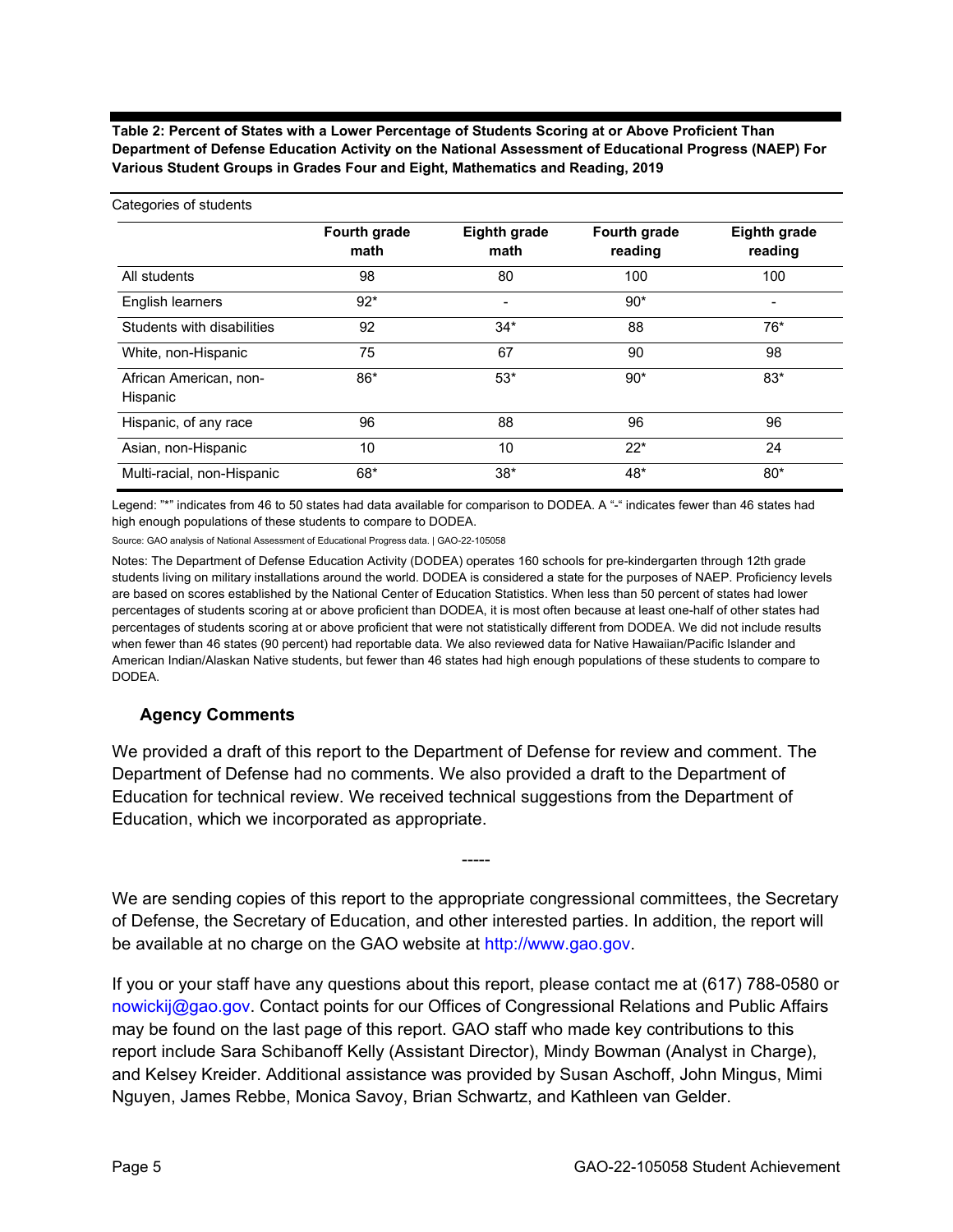Jeograhe M. nomili

Jacqueline M. Nowicki, Director Education, Workforce, and Income Security Issues

Enclosure – 1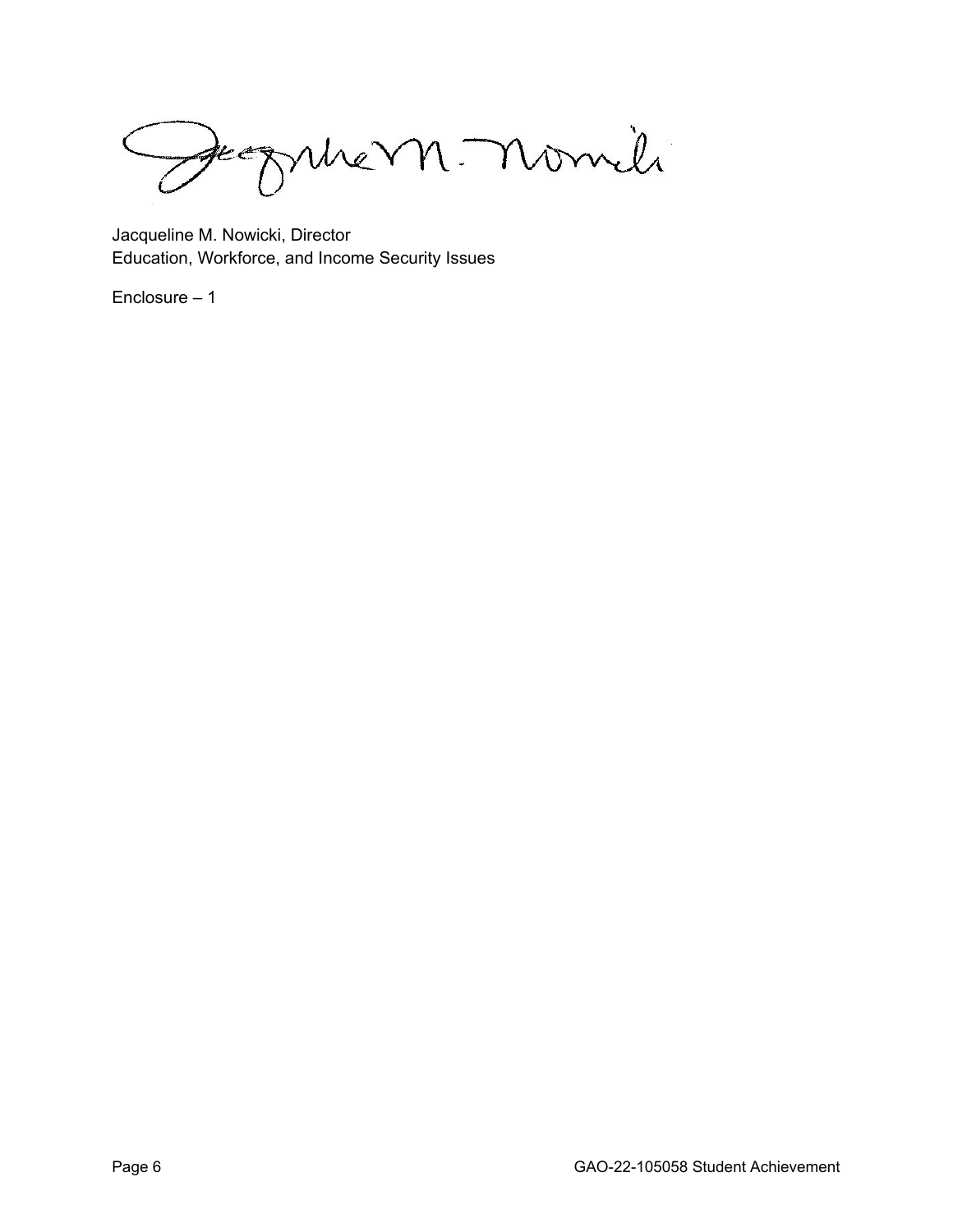**Table 3: Percent of States with Lower Scores Than Department of Defense Education Activity on the National Assessment of Educational Progress (NAEP) for Grade Four Mathematics, 2019, 2017, 2015, 2013, 2011**

| Categories of students         |       |      | Year |               |       |
|--------------------------------|-------|------|------|---------------|-------|
|                                | 2019  | 2017 | 2015 | 2013          | 2011  |
| All students                   | 98    | 88   | 84   | 55            | 37    |
| English learners               | 98    | 92   | 78   | 78            | 51    |
| Students with disabilities     | 98    | 90   | 88   | 57            | 31    |
| White, non-Hispanic            | 73    | 71   | 59   | 35            | 18    |
| African American, non-Hispanic | 96    | 90   | 82   | 76            | 37    |
| Hispanic, of any race          | 98    | 92   | 96   | 78            | 55    |
| Asian, non-Hispanic            | 14    | 8    | 16   | $\mathcal{P}$ | 2     |
| American Indian/Alaskan Native |       |      |      | $26*$         |       |
| Multi-racial, non-Hispanic     | $70*$ | 67   | 49   | $43*$         | $20*$ |

Legend: "\*" indicates from 46 to 50 states had data available for comparison to DODEA. A "-" indicates fewer than 46 states had high enough populations of these students to compare to DODEA.

Source: GAO analysis of National Assessment of Educational Progress data. | GAO-22-105058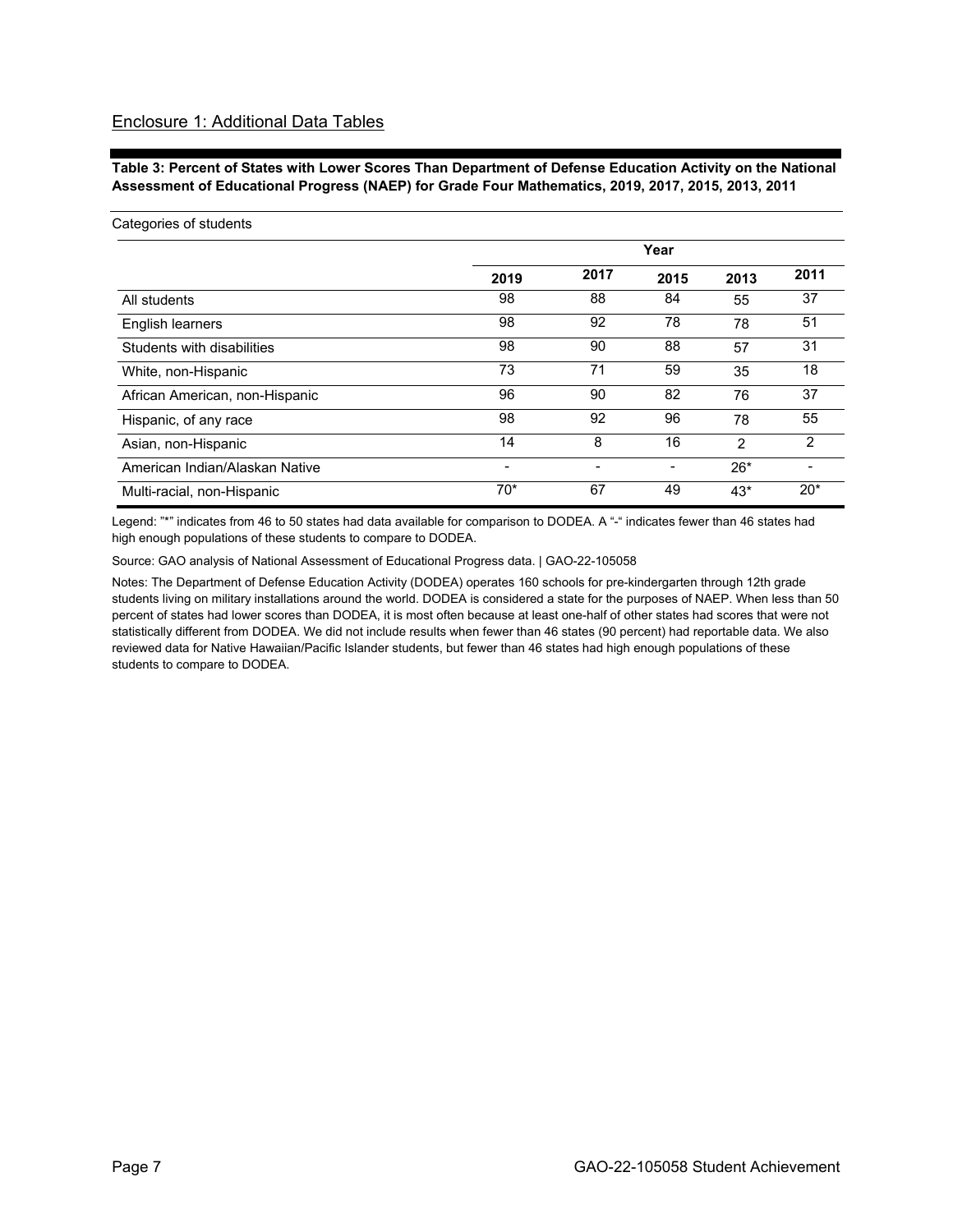### **Table 4: Percent of States with Lower Scores than Department of Defense Education Activity on the National Assessment of Educational Progress (NAEP) for Various Student Groups in Grade Eight Mathematics, 2019, 2017, 2015, 2013, 2011**

#### Categories of students

|                                | Year  |       |                          |       |      |
|--------------------------------|-------|-------|--------------------------|-------|------|
|                                | 2019  | 2017  | 2015                     | 2013  | 2011 |
| All students                   | 94    | 90    | 86                       | 67    | 57   |
| English learners               | 96    | 92    | 84                       | 73    | 80   |
| Students with disabilities     | 92    | 90    | 71                       | 78    | 51   |
| White, non-Hispanic            | 82    | 71    | 78                       | 59    | 49   |
| African American, non-Hispanic | 96    | 84    | 76                       | 78    | 73   |
| Hispanic, of any race          | 94    | 96    | 96                       | 78    | 80   |
| Asian, non-Hispanic            | 14    | 18    | 6                        | 14    | 0    |
| American Indian/Alaskan Native | $11*$ | $49*$ | $\overline{\phantom{0}}$ | $2^*$ |      |
| Multi-racial, non-Hispanic     | $64*$ | 61    | 31                       | $41*$ | $8*$ |

Legend: "\*" indicates from 46 to 50 states had data available for comparison to DODEA. A "-" indicates fewer than 46 states had high enough populations of these students to compare to DODEA.

Source: GAO analysis of National Assessment of Educational Progress data. | GAO-22-105058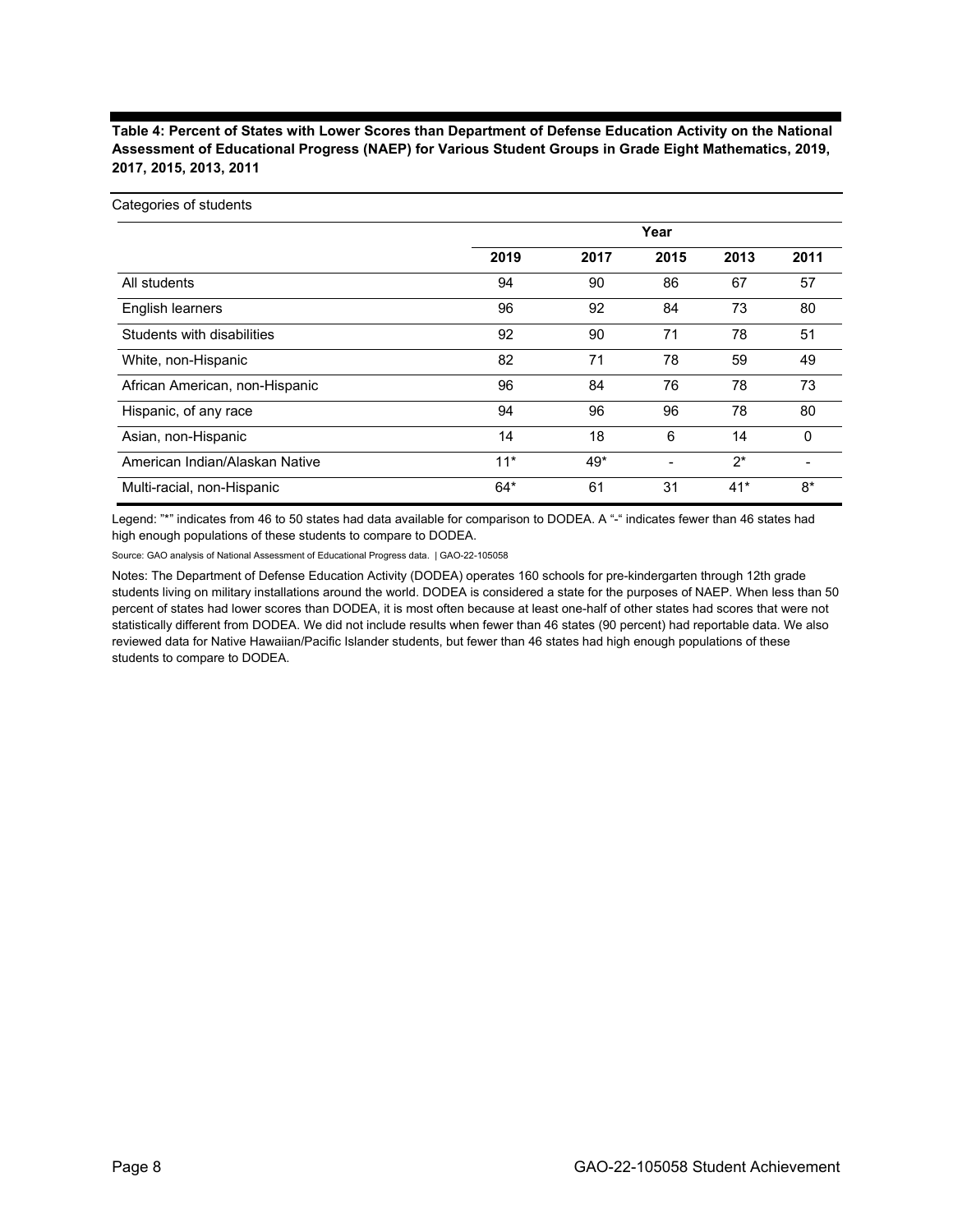**Table 5: Percent of States with Lower Scores Than Department of Defense Education Activity on the National Assessment of Educational Progress (NAEP) for Various Student Groups in Grade Four Reading, 2019, 2017, 2015, 2013, 2011**

| Categories of students |  |  |
|------------------------|--|--|
|                        |  |  |
|                        |  |  |
|                        |  |  |

|                                | Year  |      |      |       |       |
|--------------------------------|-------|------|------|-------|-------|
|                                | 2019  | 2017 | 2015 | 2013  | 2011  |
| All students                   | 100   | 96   | 96   | 92    | 88    |
| English learners               | 100   | 94   | 92   | 96    | 88    |
| Students with disabilities     | 98    | 94   | 96   | 94    | 90    |
| White, non-Hispanic            | 90    | 86   | 71   | 78    | 67    |
| African American, non-Hispanic | 98    | 96   | 96   | 92    | 92    |
| Hispanic, of any race          | 98    | 98   | 94   | 96    | 94    |
| Asian, non-Hispanic            | 22    | 12   | 16   | 16    | 14    |
| American Indian/Alaskan Native |       | $9*$ | -    | $23*$ | $30*$ |
| Multi-racial, non-Hispanic     | $74*$ | 69   | 71   | $65*$ | $37*$ |

Legend: "\*" indicates from 46 to 50 states had data available for comparison to DODEA. A "-" indicates fewer than 46 states had high enough populations of these students to compare to DODEA.

Source: GAO analysis of National Assessment of Educational Progress data. | GAO-22-105058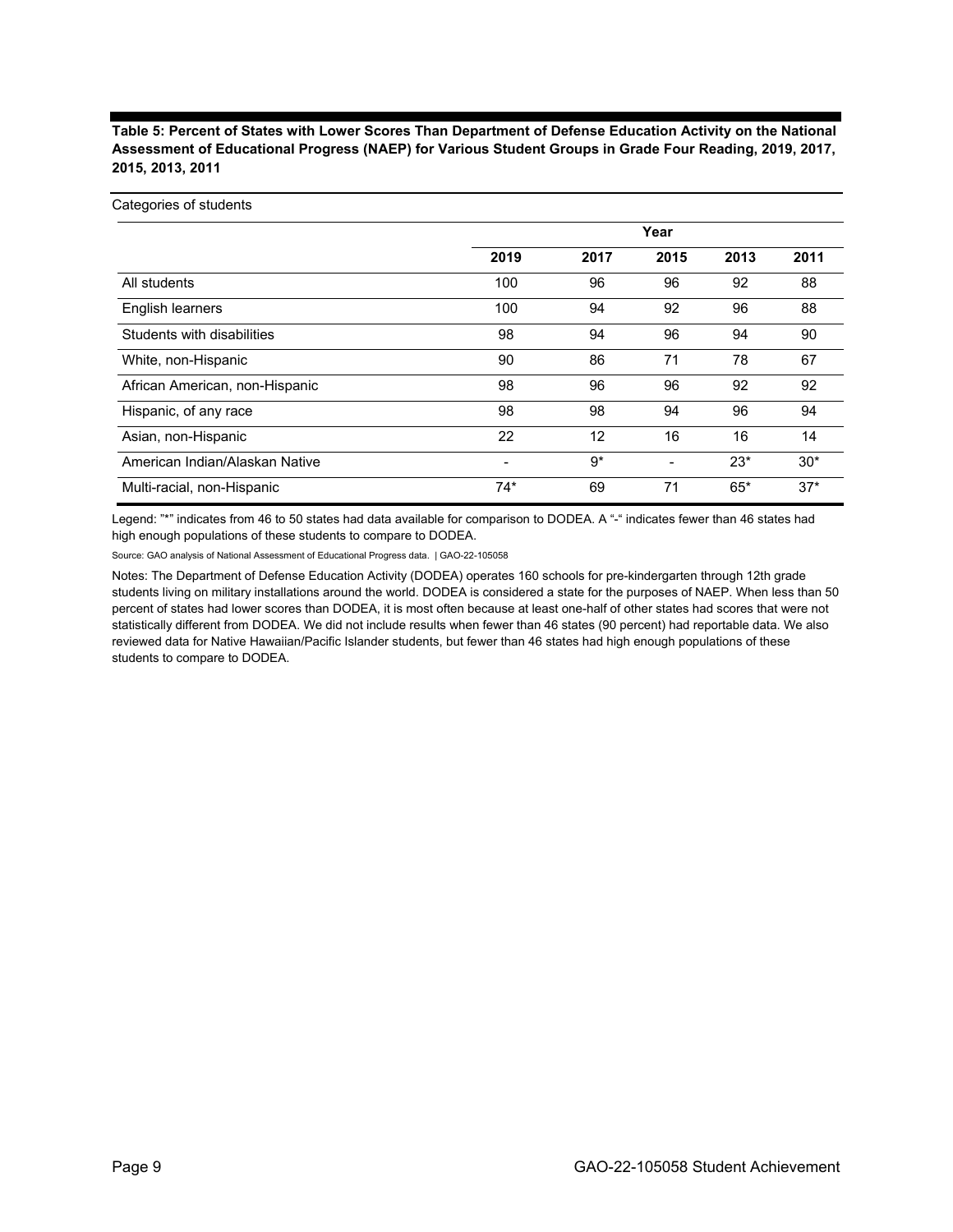### **Table 6: Percent of States with Lower Scores Than Department of Defense Education Activity on the National Assessment of Educational Progress (NAEP) for Various Student Groups in Grade Eight Reading, 2019, 2017, 2015, 2013, 2011**

#### Categories of students

|                                | Year  |      |      |       |       |
|--------------------------------|-------|------|------|-------|-------|
|                                | 2019  | 2017 | 2015 | 2013  | 2011  |
| All students                   | 100   | 98   | 98   | 94    | 82    |
| English learners               | 98    | 90   | 86   | 73    | 90    |
| Students with disabilities     | 100   | 96   | 92   | 94    | 76    |
| White, non-Hispanic            | 98    | 90   | 88   | 88    | 78    |
| African American, non-Hispanic | 98    | 92   | 100  | 92    | 84    |
| Hispanic, of any race          | 98    | 98   | 94   | 94    | 92    |
| Asian, non-Hispanic            | 20    | 22   | 8    | 14    | 8     |
| American Indian/Alaskan Native |       |      | -    | $54*$ |       |
| Multi-racial, non-Hispanic     | $94*$ | 84   | 63   | $47*$ | $29*$ |

Legend: "\*" indicates from 46 to 50 states had data available for comparison to DODEA. A "-" indicates fewer than 46 states had high enough populations of these students to compare to DODEA.

Source: GAO analysis of National Assessment of Educational Progress data. | GAO-22-105058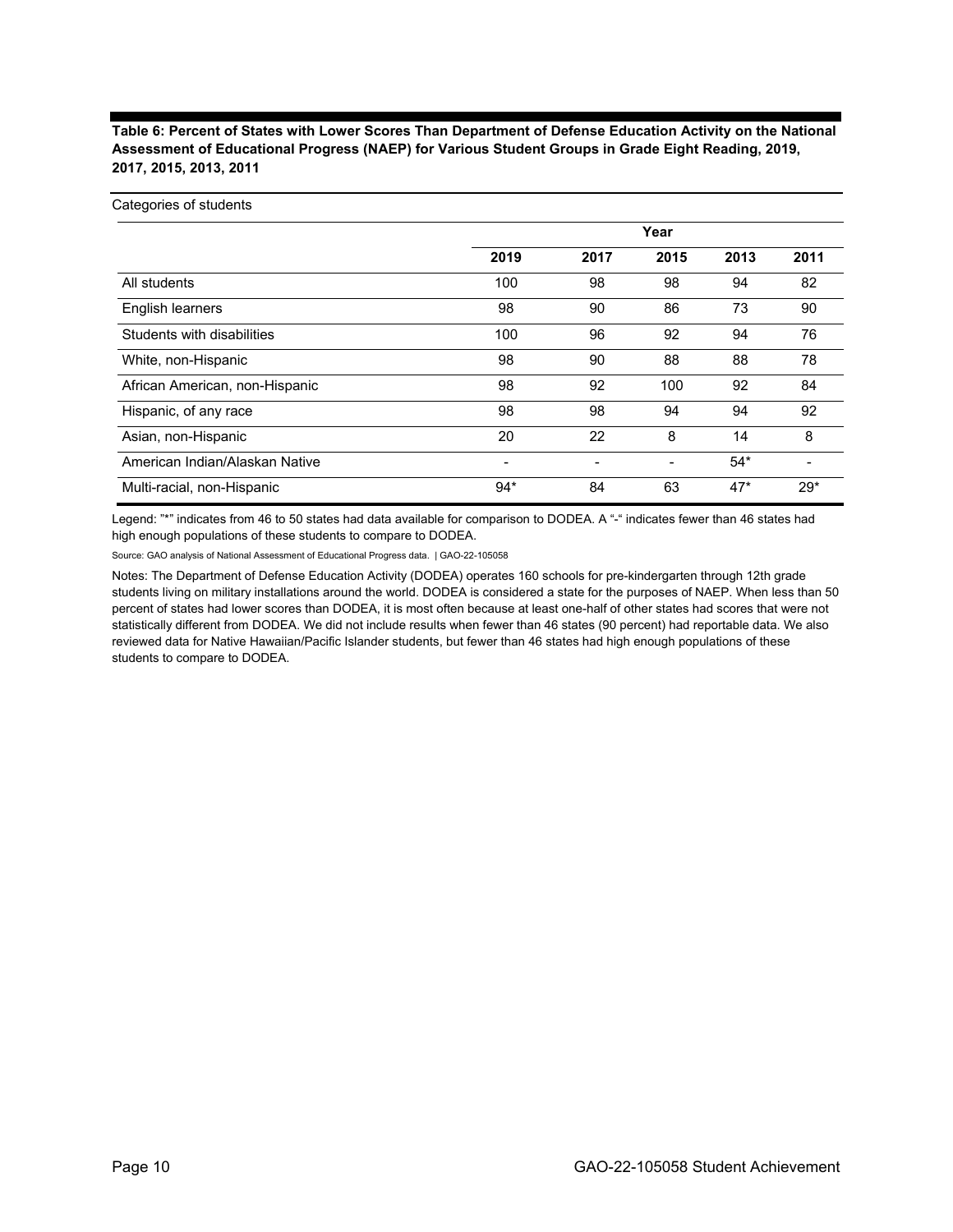### **Table 7: Percent of States with a Lower Percentage of Students Scoring at or Above Proficient Than Department of Defense Education Activity on the National Assessment of Educational Progress (NAEP) for Grade Four Mathematics, 2019, 2017, 2015, 2013, 2011**

|                                | Year  |       |       |       |                |  |
|--------------------------------|-------|-------|-------|-------|----------------|--|
|                                | 2019  | 2017  | 2015  | 2013  | 2011           |  |
| All students                   | 98    | 82    | 75    | 51    | 20             |  |
| <b>English learners</b>        | $92*$ | $83*$ | 49*   | $47*$ | $38*$          |  |
| Students with disabilities     | 92    | 71    | 49    | 22    | 10             |  |
| White, non-Hispanic            | 75    | 65    | 49    | 31    | 18             |  |
| African American, non-Hispanic | 86*   | 86*   | $76*$ | 33    | 24             |  |
| Hispanic, of any race          | 96    | 90    | 80    | 61    | 43             |  |
| Asian, non-Hispanic            | 10    | 4     | 4     | 4     | $\overline{2}$ |  |
| Multi-racial, non-Hispanic     | 68*   | 59    | $24*$ | $41*$ | $15*$          |  |

Legend: "\*" indicates from 46 to 50 states had data available for comparison to DODEA. A "-" indicates fewer than 46 states had high enough populations of these students to compare to DODEA.

Source: GAO analysis of National Assessment of Educational Progress data. | GAO-22-105058

Categories of students

Notes: The Department of Defense Education Activity (DODEA) operates 160 schools for pre-kindergarten through 12th grade students living on military installations around the world. DODEA is considered a state for the purposes of NAEP. Proficiency levels are based on scores established by the National Center of Education Statistics. When less than 50 percent of states had lower percentages of students scoring at or above proficient than DODEA, it is most often because at least one-half of other states had percentages of students scoring at or above proficient that were not statistically different from DODEA. We did not include results when fewer than 46 states (90 percent) had reportable data. We also reviewed data for Native Hawaiian/Pacific Islander and American Indian/Alaskan Native students, but fewer than 46 states had high enough populations of these students to compare to DODEA.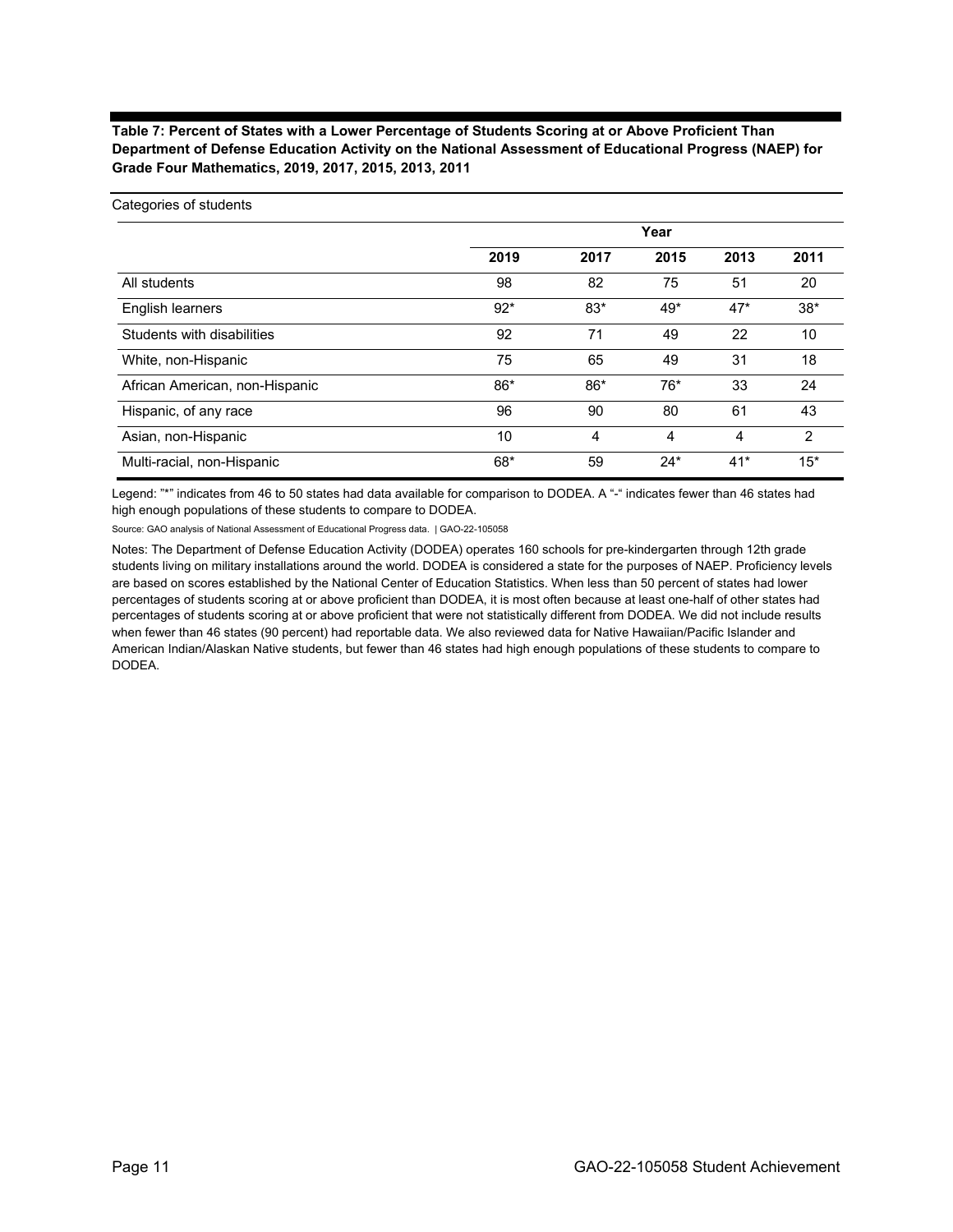### **Table 8: Percent of States with a Lower Percentage of Students Scoring at or Above Proficient Than Department of Defense Education Activity on the National Assessment of Educational Progress (NAEP) for Grade Eight Mathematics, 2019, 2017, 2015, 2013, 2011**

|                                | Year  |       |       |       |       |  |
|--------------------------------|-------|-------|-------|-------|-------|--|
|                                | 2019  | 2017  | 2015  | 2013  | 2011  |  |
| All students                   | 80    | 71    | 67    | 53    | 41    |  |
| Students with disabilities     | $34*$ | $53*$ | $27*$ | $70*$ | 37    |  |
| White, non-Hispanic            | 67    | 53    | 65    | 47    | 41    |  |
| African American, non-Hispanic | $53*$ | $68*$ | $27*$ | 57    | $28*$ |  |
| Hispanic, of any race          | 88    | 84    | 86    | 57    | $64*$ |  |
| Asian, non-Hispanic            | 10    | 18    | 6     | 16    | 0     |  |
| Multi-racial, non-Hispanic     | $38*$ | 48*   | $11*$ | $33*$ |       |  |

Legend: "\*" indicates from 46 to 50 states had data available for comparison to DODEA. A "-" indicates fewer than 46 states had high enough populations of these students to compare to DODEA.

Source: GAO analysis of National Assessment of Educational Progress data. | GAO-22-105058

Categories of students

Notes: The Department of Defense Education Activity (DODEA) operates 160 schools for pre-kindergarten through 12th grade students living on military installations around the world. DODEA is considered a state for the purposes of NAEP. Proficiency levels are based on scores established by the National Center of Education Statistics. When less than 50 percent of states had lower percentages of students scoring at or above proficient than DODEA, it is most often because at least one-half of other states had percentages of students scoring at or above proficient that were not statistically different from DODEA. We did not include results when fewer than 46 states (90 percent) had reportable data. We also reviewed data for Native Hawaiian/Pacific Islander and American Indian/Alaskan Native students, but fewer than 46 states had high enough populations of these students to compare to DODEA.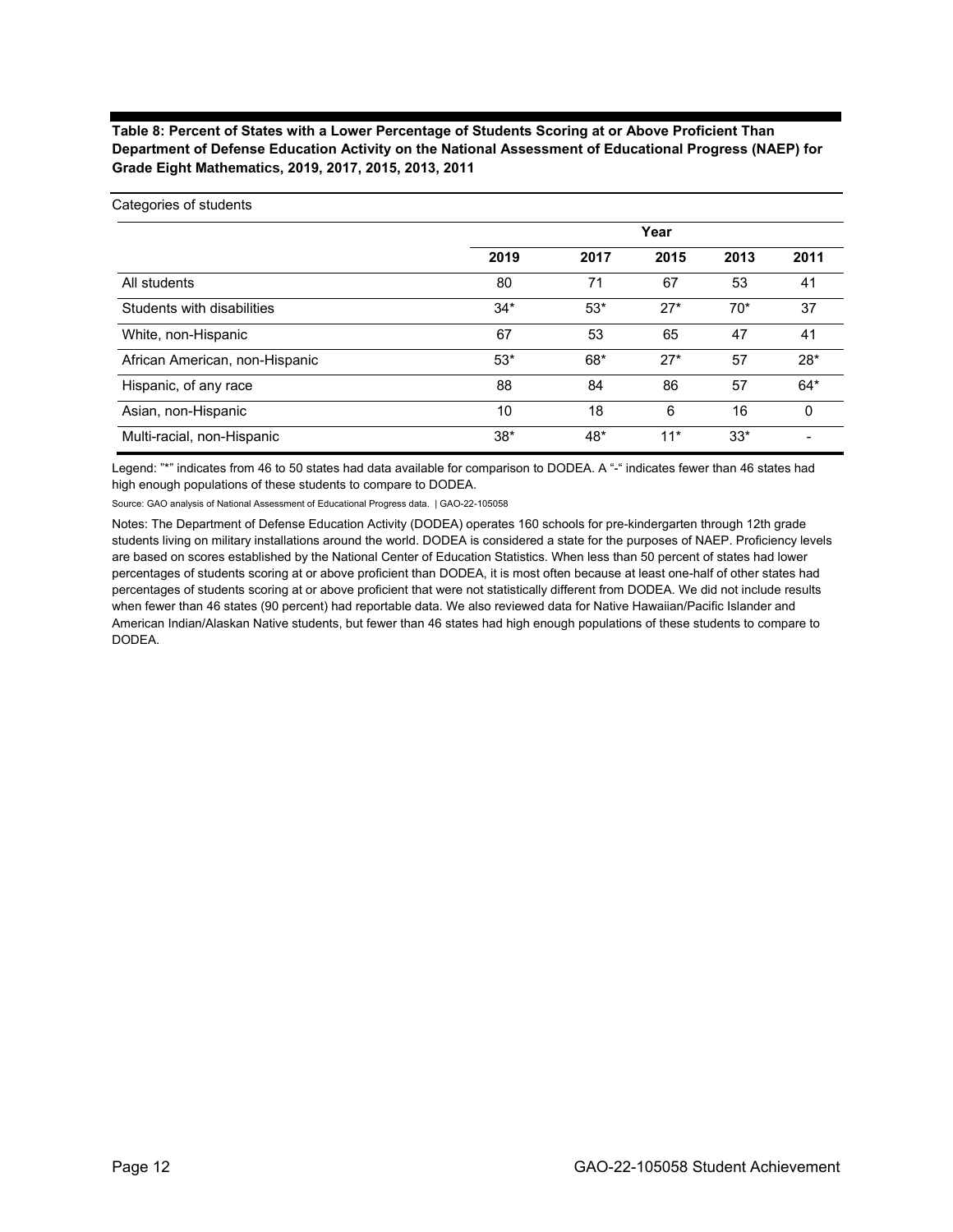### **Table 9: Percent of States with a Lower Percentage of Students Scoring at or Above Proficient Than Department of Defense Education Activity on the National Assessment of Educational Progress (NAEP) for Grade Four Reading, 2019, 2017, 2015, 2013, 2011**

#### Categories of students

|                                | Year  |                |      |                          |       |
|--------------------------------|-------|----------------|------|--------------------------|-------|
|                                | 2019  | 2017           | 2015 | 2013                     | 2011  |
| All students                   | 100   | 96             | 90   | 80                       | 71    |
| English learners               | $90*$ | $\blacksquare$ |      | $\overline{\phantom{0}}$ |       |
| Students with disabilities     | 88    | 65             | 63   | 88                       | 67    |
| White, non-Hispanic            | 90    | 80             | 65   | 63                       | 53    |
| African American, non-Hispanic | $90*$ | $82*$          | 88   | $82*$                    | 73    |
| Hispanic, of any race          | 96    | 90             | 90   | 88                       | 88*   |
| Asian, non-Hispanic            | $22*$ | 2              | 4    | 6                        | 8     |
| Multi-racial, non-Hispanic     | 48*   | $30*$          | 63   | $43*$                    | $16*$ |

Legend: "\*" indicates from 46 to 50 states had data available for comparison to DODEA. A "-"indicates fewer than 46 states had high enough populations of these students to compare to DODEA.

Source: GAO analysis of National Assessment of Educational Progress data. | GAO-22-105058

Notes: The Department of Defense Education Activity (DODEA) operates 160 schools for pre-kindergarten through 12th grade students living on military installations around the world. DODEA is considered a state for the purposes of NAEP. Proficiency levels are based on scores established by the National Center of Education Statistics. When less than 50 percent of states had lower percentages of students scoring at or above proficient than DODEA, it is most often because at least one-half of other states had percentages of students scoring at or above proficient that were not statistically different from DODEA. We did not include results when fewer than 46 states (90 percent) had reportable data. We also reviewed data for Native Hawaiian/Pacific Islander and American Indian/Alaskan Native students, but fewer than 46 states had high enough populations of these students to compare to DODEA.